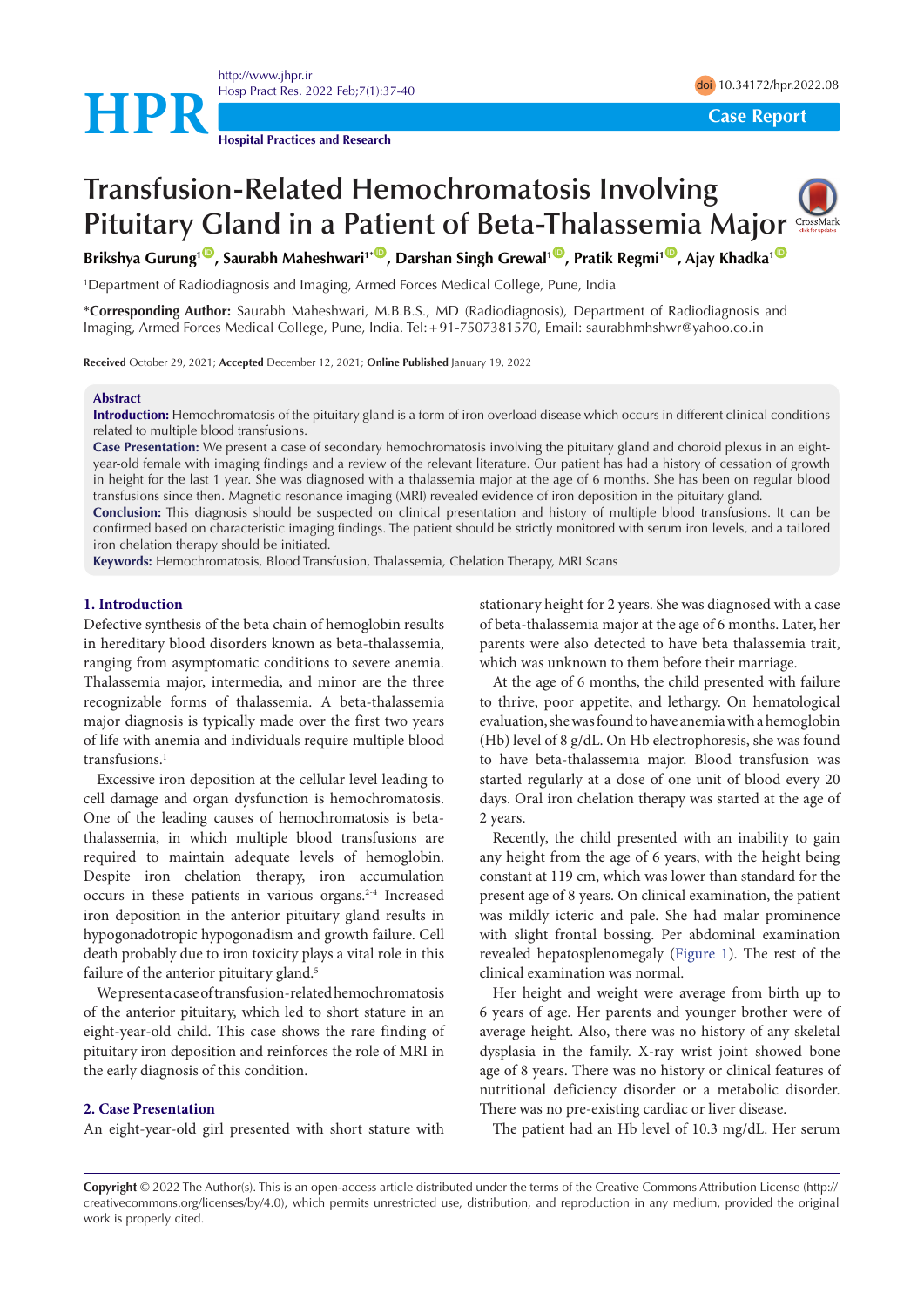#### Gurung et al

ferritin levels were>1200 ng/mL. In addition, she had raised serum iron with a reduced total iron-binding capacity (TIBC). The rest of the biochemical parameters, including liver and renal function tests, were within normal limits. In addition, the patient underwent an ultrasound abdomen which revealed hepatosplenomegaly with a liver span of 16 cm and spleen span of 16.5 cm ([Figure 2\)](#page-1-1).

Because of the short stature, magnetic resonance imaging (MRI) of the brain was performed to evaluate the pituitary gland. Multiplanar T1-weighted images (T1W1), T2 weighted images (T2W1), gradient echo (GRE) images, and diffusion-weighted images (DWI) followed by post gadolinium T1 weighted fat-saturated images were acquired. The anterior pituitary showed an altered signal intensity with a diffuse signal loss on T2WI and GRE sequences. There was also focal signal loss in the infundibular stalk. Choroid plexus in lateral ventricles, third ventricle, and fourth ventricle showed susceptibility artifacts on GRE sequences. A mild signal loss was also

noted in the pineal gland ([Figure 3](#page-2-0)). The rest of the visualized structures revealed normal morphology. These findings were suggestive of iron deposition in the anterior pituitary gland, infundibular stalk, and choroid plexus.

The patient is planned for splenectomy to reduce both the destruction of red blood cell (RBC) and the iron load. In addition, her iron chelation therapy is being optimized under the consultation of a hematologist.

#### **3. Discussion**

<span id="page-1-0"></span>There are multiple genetic forms of thalassemia like α-thalassemia, β-thalassemia, hemoglobin E/βthalassemia, and others. Mutation in an α-globin gene cluster on chromosome 16 and β*-*globin gene cluster on chromosome 11 leads to alpha and beta-thalassemia.<sup>6</sup> The defective and decreased alpha/beta chain leads to early apoptosis of mature red blood cells, leading to chronic hemolytic anemia and hematopoietic expansion for compensation of ineffective erythropoiesis.<sup>1,6,7</sup> Most



**Figure 1.** Frontal photograph of the patient shows the presence of frontal bossing and abdominal distension due to hepatosplenomegaly.



<span id="page-1-1"></span>**Figure 2**. USG Abdomen Images Showing (a) Hepatomegaly and (b) Splenomegaly.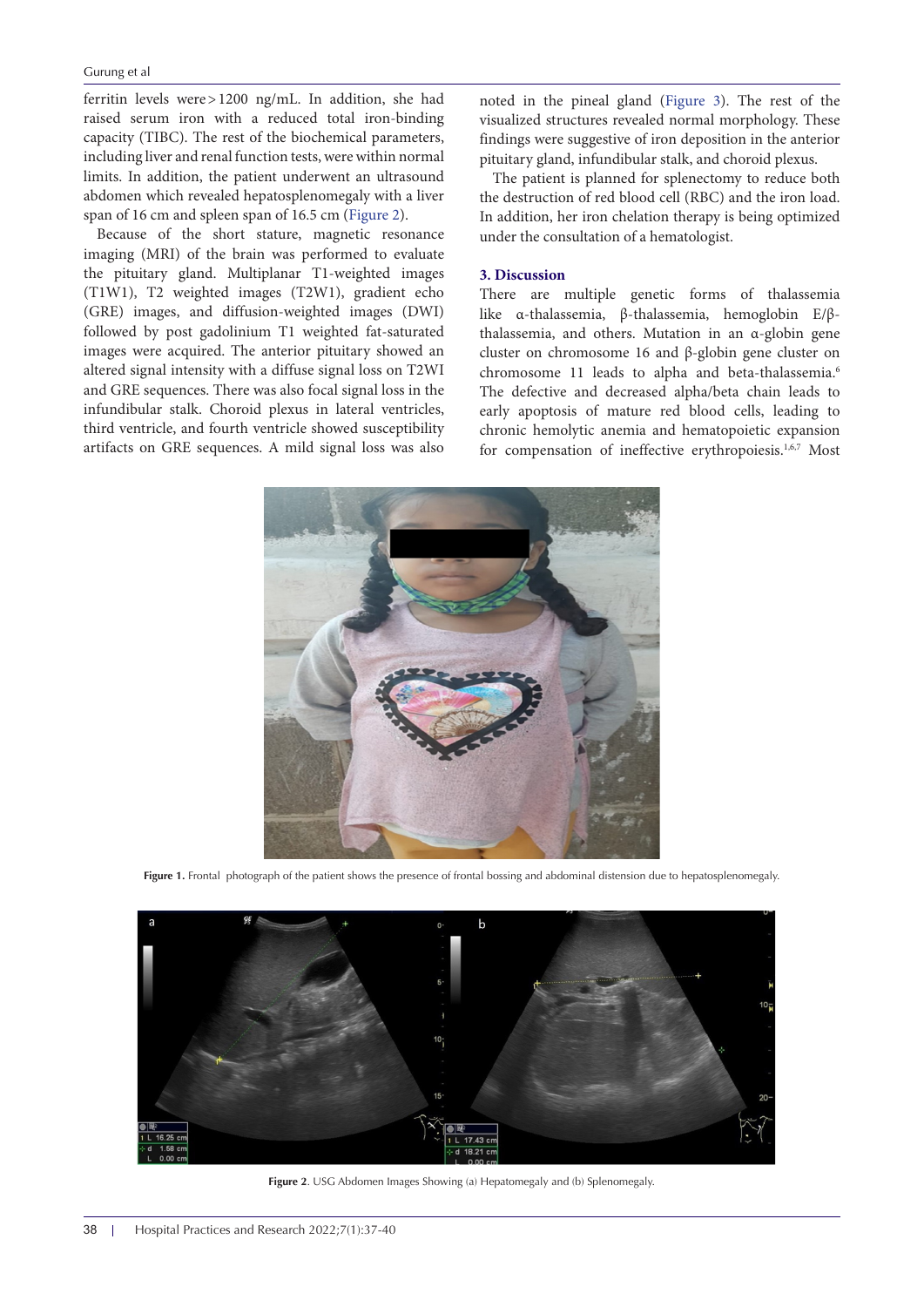<span id="page-2-0"></span>

**Figure 3.** MRI Images of the Brain. (a) T2 weighted sagittal image shows diffuse T2 hypointensity in the anterior pituitary - suggestive of iron deposition. Gradient Echo (GRE) axial images at the level of the lateral ventricles (b) and the 4th ventricle (c) respectively show susceptibility artefacts in the pituitary gland (white arrows in c) and the choroid plexus of bilateral lateral ventricles (white arrows in b) & 4<sup>th</sup> ventricle (arrowhead in c). (d) T1 weighted sagittal image is provided to display the axial level of the section for image (c).

thalassemia is inherited as recessive trait thalassemia.<sup>1,6</sup> Beta thalassemia major variably referred to as "Cooley's anemia," is the most severe form of beta-thalassemia among the three different forms.

 The Mediterranean, Middle Eastern, and Asian descent have the highest prevalence of beta-thalassemia.<sup>6</sup> The migration of population and intermarriage between different races and ethnic groups has introduced thalassemia in all parts of the world. The annual incidence of this disease having symptomatic individuals is estimated at 1 in 100 000 throughout the world.<sup>1,6</sup> There is no sex predilection for beta-thalassemia. The most common combination of beta-thalassemia with abnormal Hb is HbE/beta-thalassemia, most prevalent in Southeast Asia.1

The clinical presentation of beta-thalassemia major is between 6 and 24 months. Failure to thrive and progressive pallor is the main presentation. There is hypertrophy of the erythroid marrow, which results in medullary and extramedullary hematopoiesis. It leads to decreased bone density. Extramedullary hematopoiesis occurs in the form of masses of erythropoietic tissue primarily affecting the spleen, liver, lymph nodes, chest, and spine. Typical facial changes (chipmunk facies- bossing of the skull, prominent malar eminence, depression of the bridge of the nose, tendency to a mongoloid slant of the eye, and hypertrophy of the maxillae, which tends to expose the upper teeth) are seen in this condition<sup>1</sup>. Other complications like gallstones, painful leg ulcers, and increased predisposition to thrombosis are due to excessive RBC destruction due to defective Hb.1,6

Increased iron in patients with thalassemia occurs as a

result of increased iron absorption from the gastrointestinal tract due to ineffective erythropoiesis and regular blood transfusions. There is 200-250 mg of elemental iron in every unit of transfused blood which amounts to 0.3- 0.6 mg/kg/day on an assumed transfusion of 2-4 units every month. When macrophages phagocytize senescent transfused RBCs, this caused the release of labile cellular iron from RBCs. This iron is released into the circulation and it binds to transferrin. When transferrin gets saturated, the free iron is transported to various organs (liver, heart, and endocrine gland) known as hemosiderosis. Cellular dysfunction and necrosis of the target organ occur due to reactive oxygen species produced during the metabolism of iron.2,5,7 This target organ damage is hemochromatosis, whereas hemosiderosis is iron accumulation without organ damage.

When the peripheral organs get saturated, deposition occurs in other tissues. Excessive iron deposition in the central nervous system (CNS) is rare. However, it sometimes occurs in the brain outside the blood-brain barrier in the choroid plexus, the pituitary gland, pineal gland, and area postrema and less frequently in the basal ganglia.8 The choroid plexus plays a vital role in protecting the brain from iron overloading by buffering mechanism, so the presence of hemochromatosis in the choroid plexus is considered an early signal of CNS iron deposition. Hemochromatosis occurring in the choroid plexus is almost always asymptomatic in transfusion-dependent patients.<sup>8</sup>

Brain MRI, including GRE sequence, has high sensitivity in detecting hemochromatosis in the brain due to its